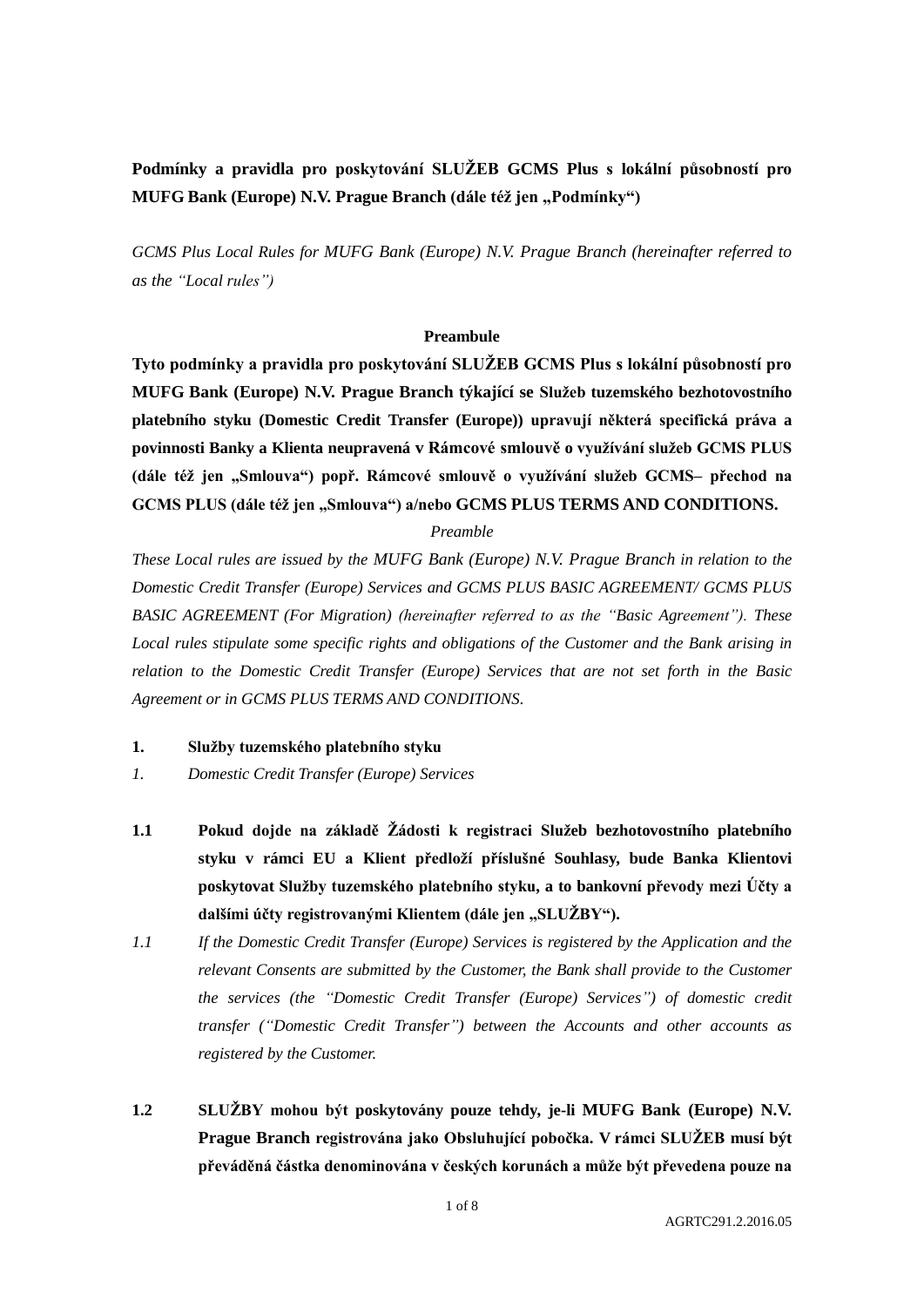## **účty vedené u bank v České republice.**

- *1.2 The Domestic Credit Transfer (Europe) Services shall be provided, if MUFG Bank (Europe) N.V. Prague Branch is registered as the Servicing Office. In the Domestic Credit Transfer (Europe) Services, the transfer amount shall be denominated in Czech Koruna and may be executed only to domestic accounts with banks in Czech Republic.*
- **1.3 Při využívání SLUŽEB v souvislosti s Účty, které má Klient nebo Spojená osoba vedené u Banky, je třeba dodržovat následující pravidla:**
- 1.3 In case where the Customer utilizes the Domestic Credit Transfer (Europe) Services with respect to the Accounts which the Customer or the Affiliated Companies maintain with the Bank, the following provisions shall apply:
	- **(1) Banka je oprávněna odečíst z Účtu částku (včetně poplatků za převod plateb, poplatků za telegrafický převod a manipulačních poplatků) potřebnou pro provedení převodu, aniž by ve své bankovní knize musela evidovat šeky či výběrní lístky. Výše uvedená ustanovení platí pro poplatky za zrušení a změnu pokynů ze strany Klienta Bance týkajících se bankovního převodu.**
	- *(1) The Bank is hereby authorized to debit the Accounts with the amount (including remittance charges, cable charges and handling commissions) required for Domestic Credit Transfer, without any check or any withdrawal slip with its bank book.* The foregoing provisions shall apply with respect to the charges for the *cancellation and correction of Domestic Credit Transfer instructions made by the Customer to the Bank.*
	- **(2) Bankovní převod lze provést v centrále i na pobočkách Banky a u Příslušných finančních institucí. Banka je na základě těchto pravidel oprávněna dle vlastního uvážení rozhodnout o způsobu a prostředcích provedení bankovního převodu (s ohledem na metody a způsoby provedení platebního převodu a předání pokynů Příslušným finančním institucím, a jiné záležitosti). Při provádění bankovního převodu a souvisejících platebních transakcí se Banka a Příslušné finanční instituce mohou spoléhat na číslo účtu či jiné identifikátory uvedené v pokynu Klienta. Klient nese odpovědnost za soulad mezi uvedenými identifikátory a účastníky a odškodní Banku v souvislosti s jakoukoli škodou, která Bance v důsledku jakéhokoli takto vzniklého nesouladu vznikne.**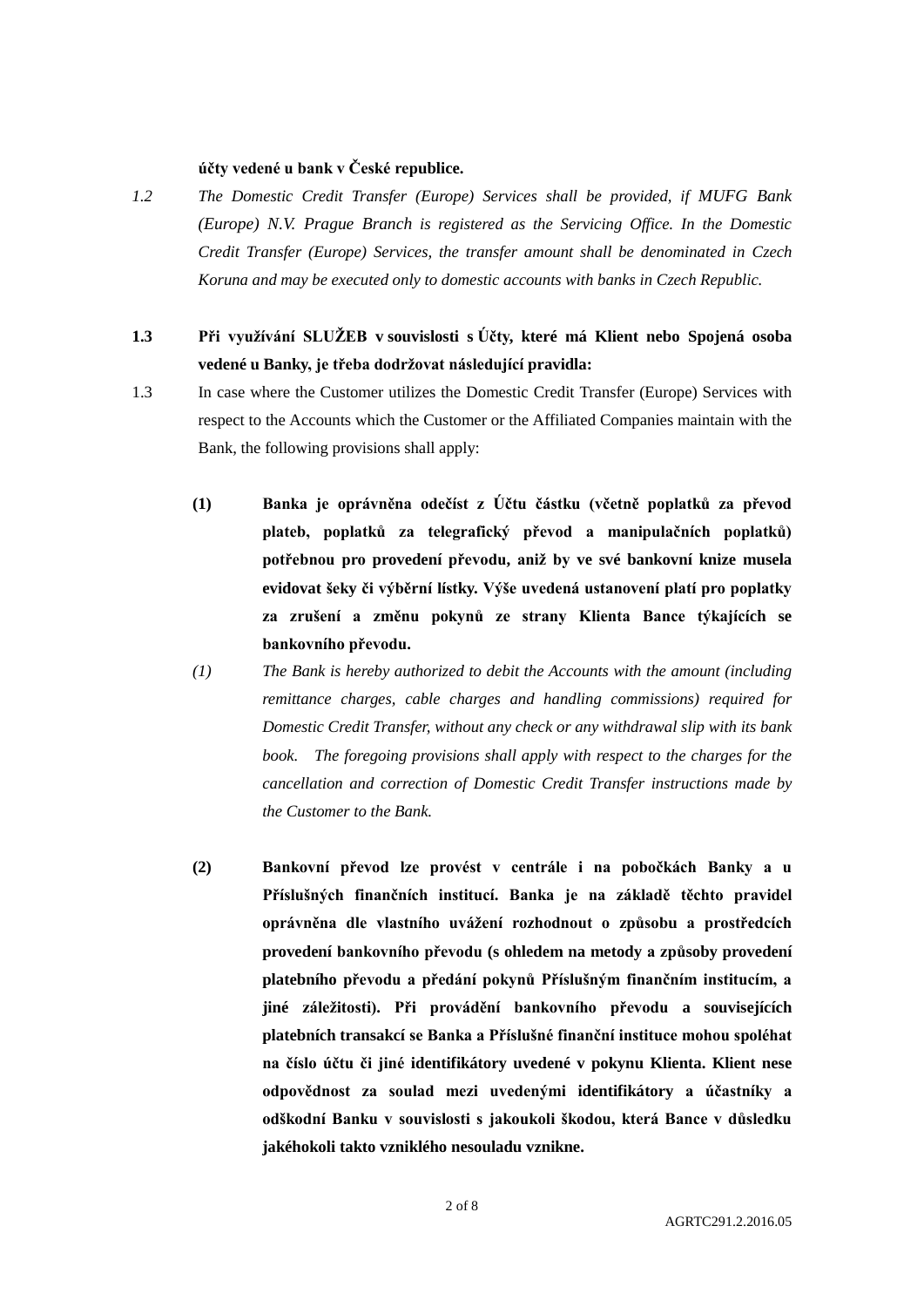- *(2) Domestic Credit Transfer may be executed through the head office and branches of the Bank and the Financial Institutions Concerned. The Bank is hereby authorized to decide, at its discretion, on the ways and means of executing Domestic Credit Transfer (concerning the routes and the ways of Domestic Credit Transfer and transmission of instructions with the Financial Institutions Concerned and other matters). In executing Domestic Credit Transfer and making payments in relation thereto, the Bank and the Financial Institutions Concerned may rely on the identifying account number or other numerical information included in the Customer's instruction. The Customer shall be responsible for the consistency between an identifying numbers and parties named and shall indemnify the Bank against any damages which the Bank may incur as a result of any inconsistency thereof.*
- **(3) Klient souhlasí s tím, že SLUŽBY budou poskytovány v souladu se zvyklostmi a postupy, zákony a předpisy dané země či provozními postupy Banky a Příslušných finančních institucí.**
- *(3) The Customer agrees that the Domestic Credit Transfer (Europe) Services shall be provided in accordance with the local customs and practices, laws and regulations or the handling procedures of the Bank and the Financial Institutions Concerned.*
- **(4) V záležitostech, které nejsou ve Smlouvě a/nebo v těchto Podmínkách a/nebo v GCMS PLUS TERMS AND CONDITIONS upraveny, budou aplikována pravidla Banky týkající se platebních transakcí a další příslušné podmínky, které Banka obecně u podobných platebních transakcí uplatňuje.**
- *(4) The Bank's rules applicable to remittance transactions and other related terms and conditions which the Bank generally applies to similar transactions shall apply with respect to matters not provided for in the Basic Agreement and these Local rules and GCMS PLUS TERMS AND CONDITIONS.*
- **(5) Klient a Spojené osoby (a) souhlasí s tím, aby Banka za účelem provedení bankovního převodu poskytla údaje potřebné k jeho identifikaci bankovního převodu včetně jejich názvů a adres a čísel Účtů a (b) zavazují se poskytovat informace potřebné k identifikaci příjemce včetně jeho jména, příjmení/názvů, adresy a čísla účtu, pokud to vyžadují příslušné úřady či**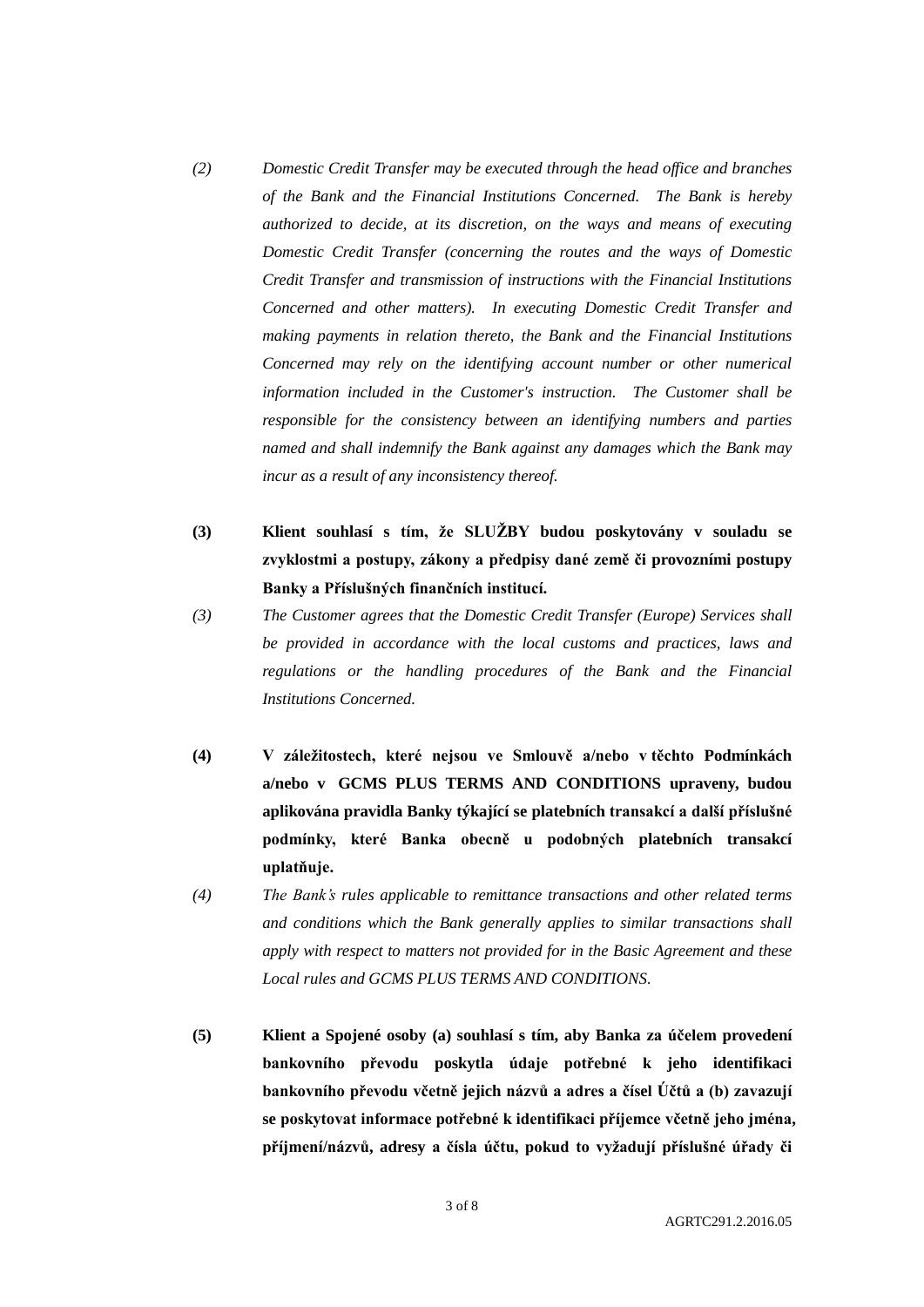**jiné orgány státní moci nebo stanoví-li tak úmluvy, zákony, předpisy, zvyklosti, postupy či mezinárodní předpisy a smlouvy.**

- *(5) The Customer and Affiliated Companies (a) agree that the Bank may provide, for the purpose of Domestic Credit Transfer, the information necessary to identify the applicant of Domestic Credit Transfer, including their names and addresses and the account number of the Accounts and (b) undertake to provide the information necessary to identify the recipient, including the name, address and account number of the recipient, if required by the competent authorities or other public bodies or pursuant to the treaties, laws, regulations, customs, practices or international regulations and agreements.*
- **1.4 Pokud Klient v souvislosti s Účty vedenými Klientem nebo Spojenými osobami u Příslušných finančních institucí vyjma Banky využívá SLUŽEB, platí následující pravidla:**
- *1.4 In case where the Customer utilizes the Domestic Credit Transfer (Europe) Services with respect to the Accounts which the Customer or the Affiliated Companies maintain with Financial Institutions Concerned other than the Bank, the following provisions shall apply:*
	- **(1) Bankovní převod z Účtů vedených u Příslušných finančních institucí vyjma Banky provede Banka zadáním pokynů k provedení bankovního převodu Příslušným finančním institucím. Banka je na základě tohoto dokumentu oprávněna dle vlastního uvážení rozhodnout o způsobech a prostředcích provedení pokynů týkajících se bankovního převodu. Při provádění bankovního a souvisejících platebních transakcí se Banka a Příslušné finanční instituce mohou spoléhat na číslo účtu či jiné identifikátory uvedené v pokynu Klienta. Klient nese odpovědnost za soulad mezi uvedenými identifikátory a účastníky a odškodní Banku v souvislosti s jakoukoli škodou, která Bance v důsledku jakéhokoli takto vzniklého nesouladu vznikne.**
		- *(1) Domestic Credit Transfer from the Accounts maintained with Financial Institutions Concerned other than the Bank shall be executed by transmitting Domestic Credit Transfer instructions by the Bank to the Financial Institutions Concerned. The Bank is hereby authorized to decide, at its discretion, on the ways and means of transmitting Domestic Credit Transfer instructions. In executing Domestic Credit Transfer and making payments in relation thereto, the Bank and the Financial Institutions Concerned may rely on the identifying account number or other*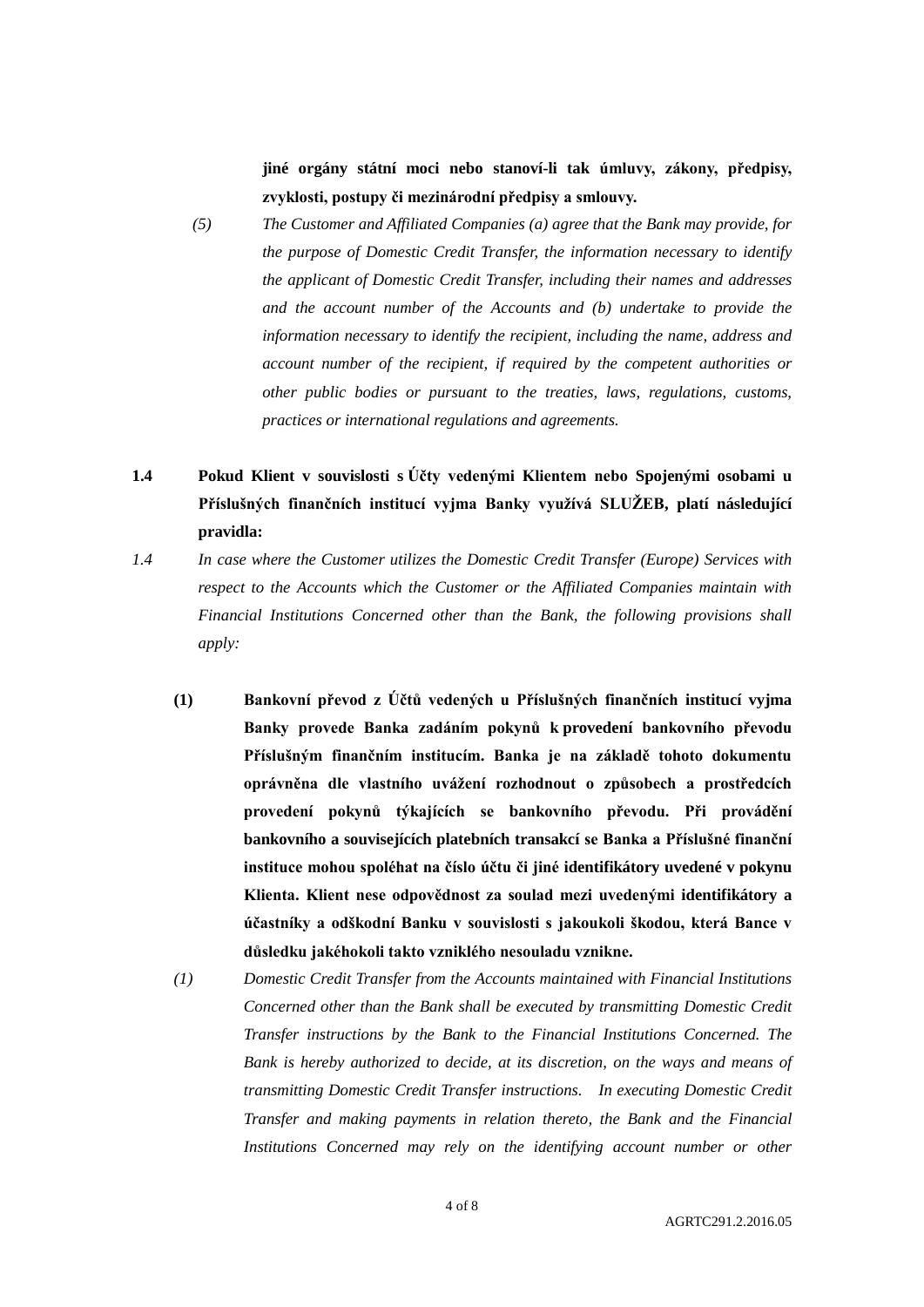*numerical information included in the Customer's instruction. The Customer shall be responsible for the consistency between an identifying numbers and parties named and shall indemnify the Bank against any damages which the Bank may incur as a result of any inconsistency thereof.*

- **(2) Povinnosti Banky uvedené v tomto článku 1.4 se omezují na předání pokynů týkajících se bankovních převodů Příslušným finančním institucím, u kterých jsou Účty vedeny. Banka nenese v souvislosti s provedením bankovního převodu Příslušnými finančními institucemi žádnou odpovědnost.**
- *(2) The obligations of the Bank in this Clause 1.4 shall be limited to transmitting Domestic Credit Transfer instructions to the Financial Institutions Concerned with which the Accounts are maintained. The Bank shall in no case be liable in relation to the execution of Domestic Credit Transfer by the Financial Institutions Concerned.*
- **(3) Klient souhlasí s tím, že SLUŽBY budou poskytovány v souladu se zvyklostmi a postupy, zákony a předpisy dané země či provozními postupy Banky a Příslušných finančních institucí.**
- *(3) The Customer agrees that the Domestic Credit Transfer (Europe) Services shall be provided in accordance with the local customs and practices, laws and regulations or the handling procedures of the Bank and the Financial Institutions Concerned.*
- **(4) V záležitostech, které nejsou ve Smlouvě a/nebo v těchto Podmínkách, a/nebo v GCMS PLUS TERMS AND CONDITIONS upraveny, budou aplikována pravidla Banky týkající se platebních transakcí a další příslušné podmínky, které Banka obecně u podobných platebních transakcí uplatňuje.**
- *(4) The Bank's rules applicable to remittance transactions and other related terms and conditions which the Bank generally applies to similar transactions shall apply with respect to matters not provided for in the Basic Agreement and these Local rules and/or* GCMS PLUS TERMS AND CONDITIONS*.*
- **1.5 Obdrží-li Banka v rámci SLUŽEB pokyn před koncem Bankou stanovené Provozní doby, vynaloží maximální úsilí na neprodlené provedení bankovního převodu a předání příslušných pokynů.**
- *1.5 The Bank shall exert its best efforts to execute Domestic Credit Transfer or to transmit Domestic Credit Transfer instructions without delay, if the instruction for the Domestic*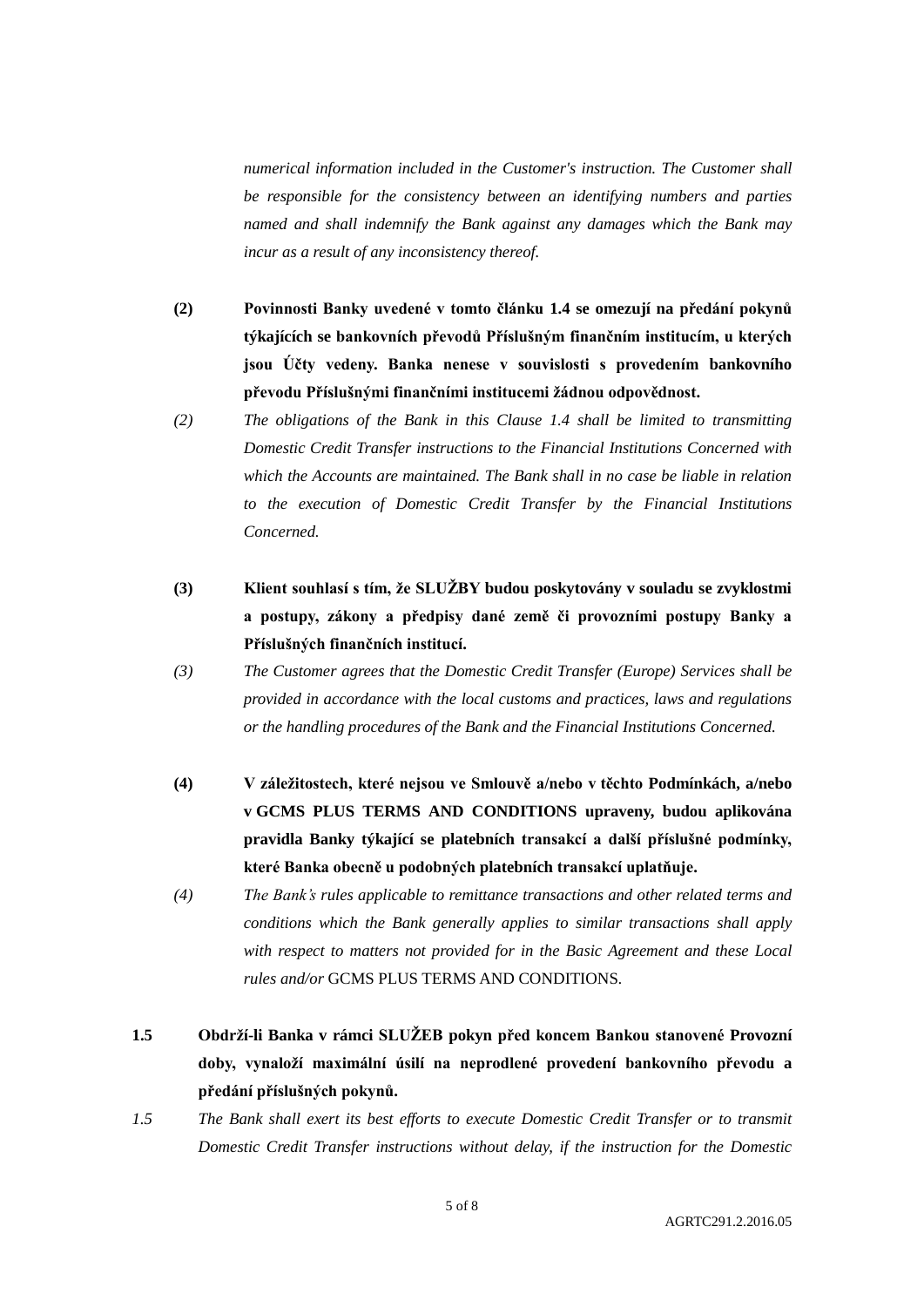*Credit Transfer (Europe) Services is received by the Bank before the cut off time set forth* by the Bank.

- **1.6 Klient souhlasí s tím, že platební příkaz nemusí být v následujících případech proveden bez ohledu na to, zda Banka o této skutečnosti informovala či nikoliv:**
- *1.6 The Customer acknowledges that Domestic Credit Transfer may not be executed, whether or not a notice is given by the Bank, in any of the following cases:*
	- **(1) pokud disponibilní prostředky na Účtu nejsou k provedení bankovního převodu dostatečné;**
	- *(1) where the funds available in the Account are not sufficient for Domestic Credit Transfer;*
	- **(2) pokud bylo na finanční prostředky na Účtu zřízeno zástavní právo, nebo pokud byly finanční prostředky na Účtu obstaveny a disponování s nimi je omezeno či zakázáno;**
	- *(2) where there exists security interest created over, or attachment made against, the funds in the Account and the disposition thereof is restricted or prohibited;*
	- **(3) pokud pokyn týkající se SLUŽEB není v souladu s podmínkami stanovenými Bankou;**
	- *(3) where the instruction for the Domestic Credit Transfer (Europe) Services does not satisfy the conditions set forth by the Bank;*
	- **(4) obsahuje-li pokyn v rámci SLUŽEB nejasnost, rozpor, chybějící informace či jinou závadu;**
	- *(4) where there exists ambiguity, contradiction, omission or other defect in the instruction for the Domestic Credit Transfer (Europe) Services;*
	- **(5) pokud Banka zjistí, že pokyn v rámci SLUŽEB zřejmě nebyl Klientem autorizován;**
	- *(5) where the Bank observes that the instruction for the Domestic Credit Transfer (Europe) Services may not be authorized by the Customer;*
	- **(6) je-li provedení bankovního převodu v rozporu s platnými zákony a předpisy;**
	- *(6) where the execution of Domestic Credit Transfer may be in conflict with applicable*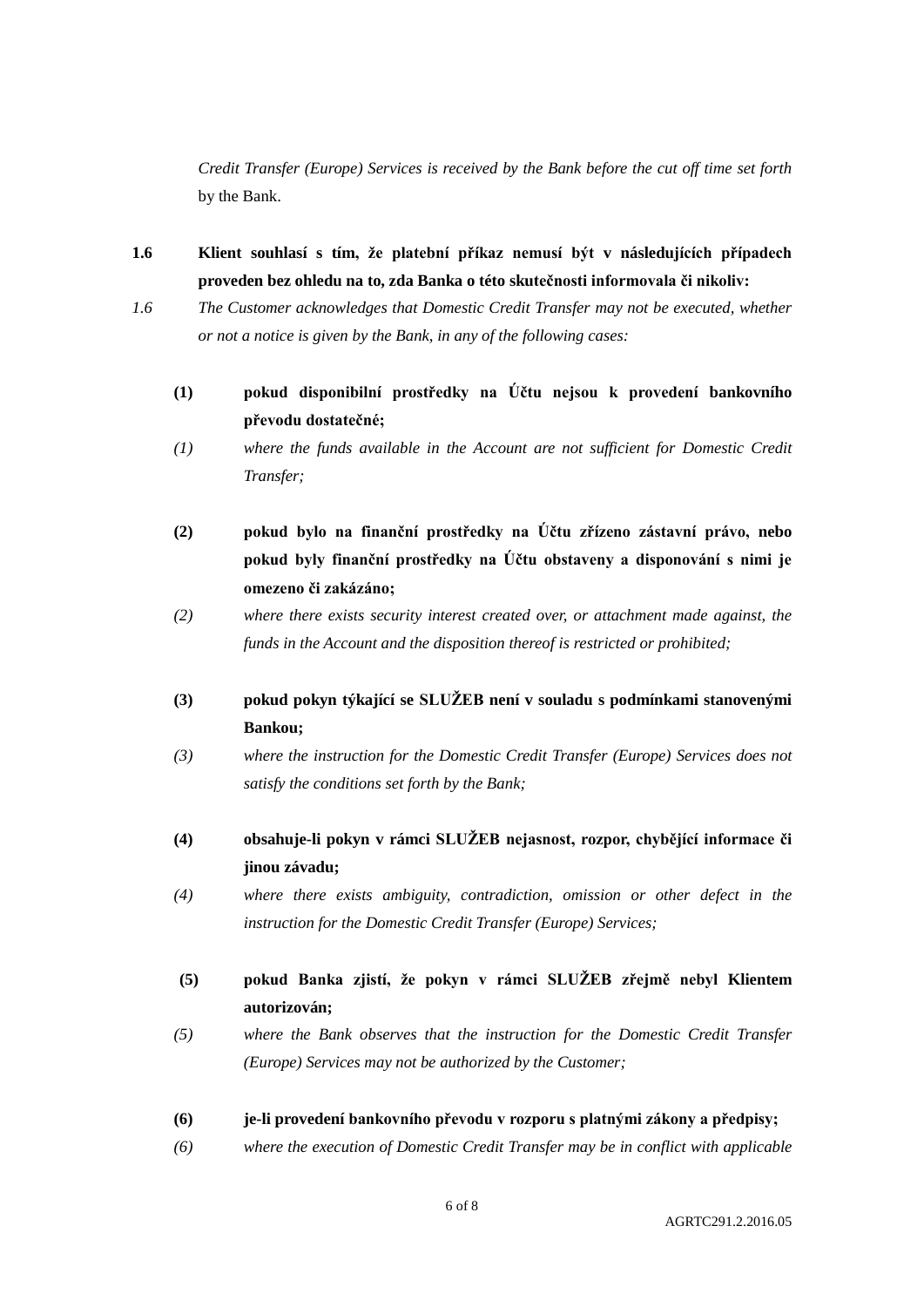#### *laws and regulations;*

- **(7) pokud nastane událost, v jejímž důsledku je bankovní převod obtížné nebo nemožné provést.**
- *(7) where any event occurs which renders Domestic Credit Transfer difficult or impossible.*
- **1.7 Klient není oprávněn platební příkaz v rámci SLUŽEB rušit ani opravovat, pokud již takový platební příkaz Banka přijala. Požaduje-li Klient zrušení nebo opravu jím zadaného platebního příkazu nebo refundaci prostředků v souvislosti s provedeným platebním příkazem, musí podat žádost dle pokynů Banky. Klient bere na vědomí, že ke zrušení a refundaci prostředků v souvislosti s provedeným platebním příkazem nemusí v důsledku činnosti Příslušných finančních institucí či jinak dojít a že Příslušné finanční instituce mohou účtovat poplatky a jiné náklady nebo je odečíst z finančních prostředků převáděných Příslušnými finančními institucemi. Banka je na základě těchto pravidel oprávněna dle vlastního uvážení rozhodnout o způsobu a metodě zrušení platebního příkazu a refundaci příslušných finančních prostředků (týkajících se postupů a dalších otázek).**
- *1.7 The Customer shall have no right to cancel or correct instructions for the Domestic Credit Transfer (Europe) Services, if such instruction has been accepted by the Bank. If the Customer requests for cancellation or correction of the instruction given by the Customer or for refund of any executed Domestic Credit Transfer, an application shall be made as set forth by the Bank. The Customer acknowledges that cancellation and refund of Domestic Credit Transfer may not be effected due to the involvement of Financial Institutions Concerned or otherwise and that fees and other costs may be charged or deducted from the funds to be transferred by Financial Institutions Concerned. The Bank is hereby authorized to decide, at its discretion, on the ways and means of cancellation and refund of Domestic Credit Transfer (concerning the routes and other matters).*
- **1.8 Klient hradí náklady a výdaje spojené se zrušením a refundací finančních prostředků z provedeného bankovního převodu (a to i v případě, že ke zrušení a refundaci finančních prostředků nedojde). Klient odškodní Banku v případě jakékoli škody, která v souvislosti se zrušením platebního příkazu a refundací příslušných finančních prostředků vznikne (a to i v případě, že ke zrušení a refundaci finančních prostředků nedojde). Banka je na základě těchto pravidel oprávněna z Účtů odečíst částku na úhradu takových nákladů, výdajů a škod bez jakéhokoli šeku či výběrného lístku**